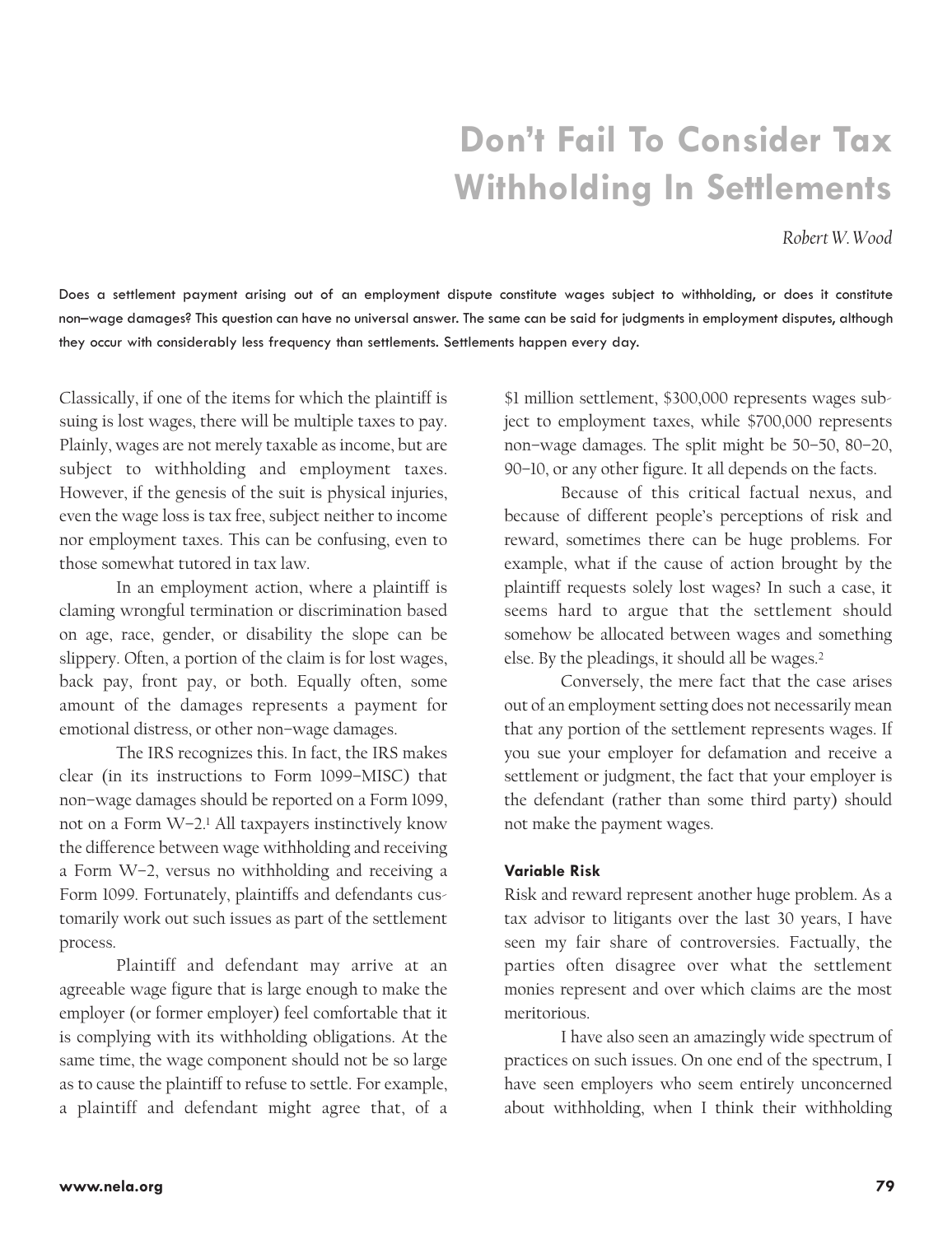obligation is clear and unambiguous. On the other, I have seen employers who insist on withholding on one hundred percent of a settlement, even though it seems eminently clear (to me, at least) that the lion's share of the settlement should not be subject to withholding.

If all of this isn't surprising enough, I have found that I cannot predict the employer's likely reaction based on the defendants' size, reputation, counsel, or demographics. I have seen various withholding practices at all types of enterprises, ranging from mom–and–pop businesses to *Fortune 500* companies. I have found no discernable relationship between the size or sophistication of the company (or lack thereof) and the tax position taken on this point. That is disturbing.

Equally disturbing is what I've seen from plaintiffs. Some plaintiffs will fight tooth and nail to avoid having the employer withhold on anything. Although it is true that employment taxes are in part borne by the employee, that extra tax is not what most of the withholding fights are primarily about.

Often, plaintiffs have the misguided sense they will be far better off from a tax perspective (because of the time value of money, or their ability to do some kind of fancy tax transactions) if they receive gross pay rather than net pay. Sometimes they even think the wage versus non–wage fight is about tax versus no tax, relying on a somehow historical (or simply unrealistic) view of Section 104 of the Internal Revenue Code. Even for those not caught in this trap, withholding, many plaintiffs think, is very bad.

Sometimes, their lawyers are the ones pushing for a lack of withholding, or perhaps for an unreasonably low allocation to wages. The wage versus non–wage allocation fight may be the last grand battle of the litigation, the last element of the controversy, one last skirmish. Sometimes it can represent primarily an issue between lawyer and client.

If the plaintiff is upset that he is settling for only \$400,000 when he thinks he should get more, his lawyer may push for no (or minimal) withholding as a way of making the current check larger. Yet appeasing a plaintiff in such a way can end up badly at tax return time the following year. This is especially true if the plaintiff has never made estimated tax payments and is undisciplined when it comes to financial management.

## **New Case**

All of this was on my mind when I read the district court case of *Josifovich v. Secure Computing Corporation*.3 This is not a tax case. It is a case brought by a former employee against Secure Computing. Neither the IRS nor another taxing agency was a party. Yet it is a case solely about withholding and the mess it can become.

Quite apart from my own interest in this case, I've had a number of telephone calls about it. Some lawyers in the employment field seem to consider *Josifovich* as the be–all and end–all of withholding dynamics concerning settlements. In my view it is not, but I'm getting ahead of myself.

## **Just the Facts**

Diane Josifovich worked as an employee for Secure Computing and after a falling out, sued alleging that Secure failed to pay commissions she earned. She also claimed that Secure violated the New Jersey Conscientious Employee Protection Act and the New Jersey Law Against Discrimination. She sought various forms of relief, including back pay, front pay, emotional distress damages, attorney fees, and costs.

Eventually, there was a settlement conference. At its conclusion, counsel for the parties put the essential terms of a settlement on the record. The idea, they agreed, was for these basic terms to later be embodied in a formal settlement agreement to be executed by Josifovich and Secure. So far, so good.

But then something went off kilter. Sparks began to fly. The lawyers had to notify the court that, while reducing the settlement to writing, the parties had been unable to reach agreement on the subject of tax withholding. Both sides agreed that at least some portion of the proceeds were taxable as income to Josifovich.

Still, Secure and Josifovich disagreed whether any withholding was required, and even if some withholding was required, just how much. Surely this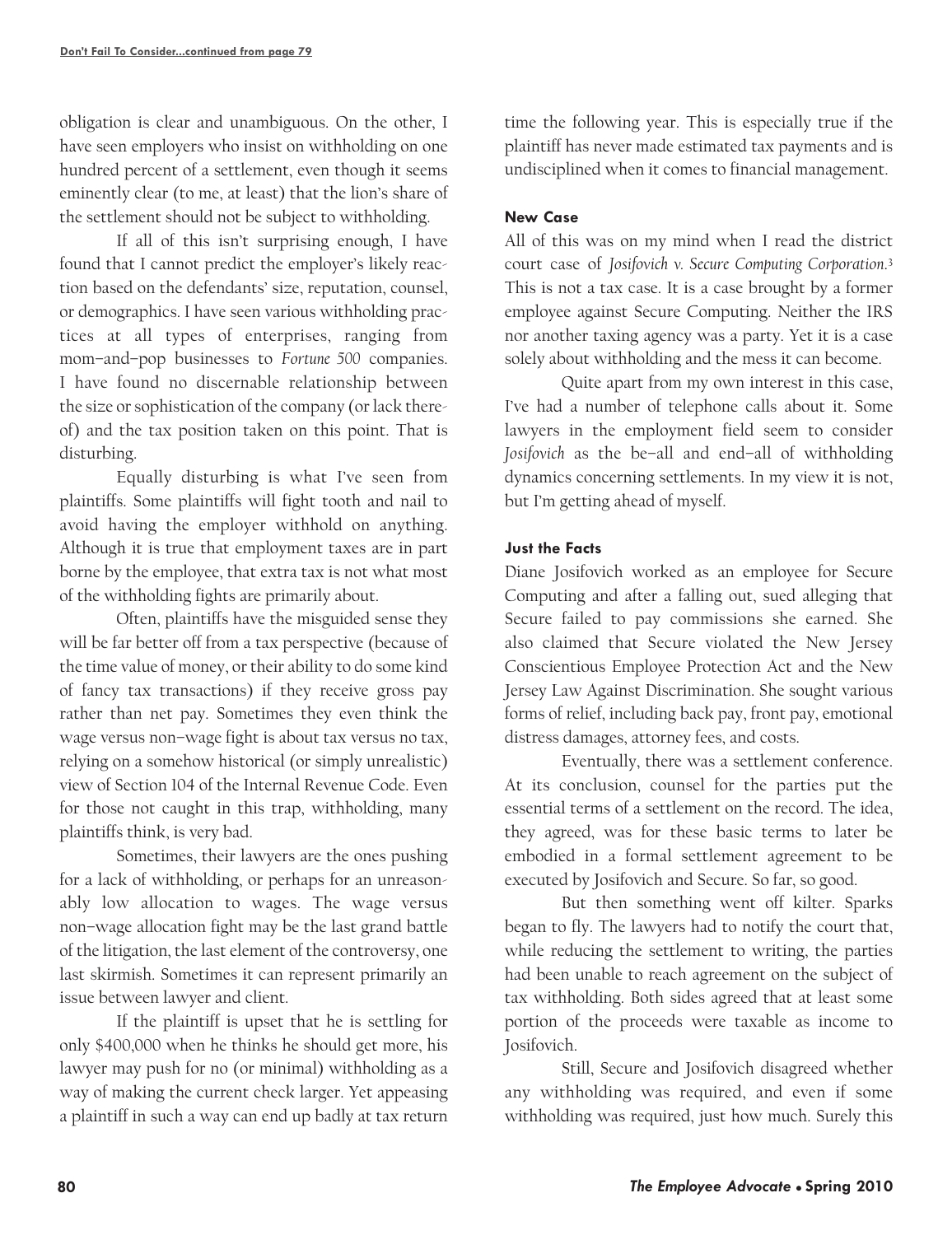should have been discussed earlier. Indeed, as the court pointed out with evident frustration, neither party had raised the question of withholding during a seven hour settlement conference!

Most tax advisors will find that fact amazing. Most litigators will not. In any event, when the "essential terms" of settlement were hammered out on the record, no one said anything about withholding. Zounds!

#### **Brouhaha**

How does one resolve withholding questions? Bear in mind that the U.S. magistrate judge faced with deciding Josifovich's tax dispute with Secure is not a tax judge. Ultimately, interpreting the Internal Revenue laws is the job of the IRS, and the job of the courts when taxpayers and the IRS face–off. Should it be the job of judges in non–tax cases?

Arguably no, but what's to be done? In the annals of tax lore, one can find numerous cases where it might seem that the employer is a mere stakeholder, stuck between the plaintiff and the IRS. The IRS, it might seem, is the real party in interest.

There is no indication in the *Josifovich* opinion that the IRS was consulted. Yet it is common knowledge (among tax lawyers, at least) that the IRS will not join in litigation, even where a plaintiff and defendant are facing off over tax issues that should concern the IRS. Employers such as Secure, who face disputes over withholding from employees and former employees, can rarely count on the IRS for assistance.

In any event, this magistrate judge had to decide what to do. The court starts with a thorough review of the authorities on what constitutes income. The judge then turns to the more nuanced question of what kinds of remuneration constitute wages. One of the seminal cases is *Social Security Board v. Nierotko*.4

In that classic tax case, the Supreme Court held that a back pay award constituted wages subject to withholding and employment tax. More recently, the Third Circuit held that early retirement benefits accorded the faculty of an educational institution represented wages even though, in effect, the faculty member would no longer be rendering any services. Some decisions have said that the *Nierotko* case means that wages (in the form of back–wages or future wages) are all just wages, and therefore are always subject to withholding.<sup>6</sup>

However, these results are not uniform, and some courts have declined to apply employment taxes to front pay. Back pay, these cases reason, is for work that was done or should have been done. That makes them wages for services actually rendered. In contrast, front pay seems to be for work that will never be conducted.

Whether or not such line–drawing makes sense, it has adherents.7 Yet, most courts have applied *Nierotko* to front and back pay alike. Where an employer seeks to withhold taxes from settlement proceeds and the settlement constitutes compensation for either back or front pay, withholding will generally be upheld.<sup>8</sup> Thus, in *Gerbec v. U.S.*,<sup>9</sup> the court held that both back and front pay are subject to withholding.

With considerable pluck, however, Josifovich contended that none of the settlement proceeds to be paid by Secure should be subject to withholding. She was not merely arguing that the front pay should not be subject to withholding, but contending that *no* withholding of *any* of her settlement monies was justified.

#### **Withholding Judgment**

The court had no difficulty in finding Josifovich to be incorrect. The applicability of withholding to the front pay, though, was a touchier question. The court acknowledged that Josifovich argued that she did not actually *perform* services during the front pay time period. That may be true, said the court.

Yet the bulk of the tax authorities suggest that, whether or not a plaintiff is reinstated, settlement proceeds allocated to future wages are (like back pay) subject to employment taxes. *Nierotko* remains the leading authority. Having concluded that front pay and back pay paid to Josifovich should be subject to withholding, the court then turned to the thorny question of *just how much* should be allocated to each category.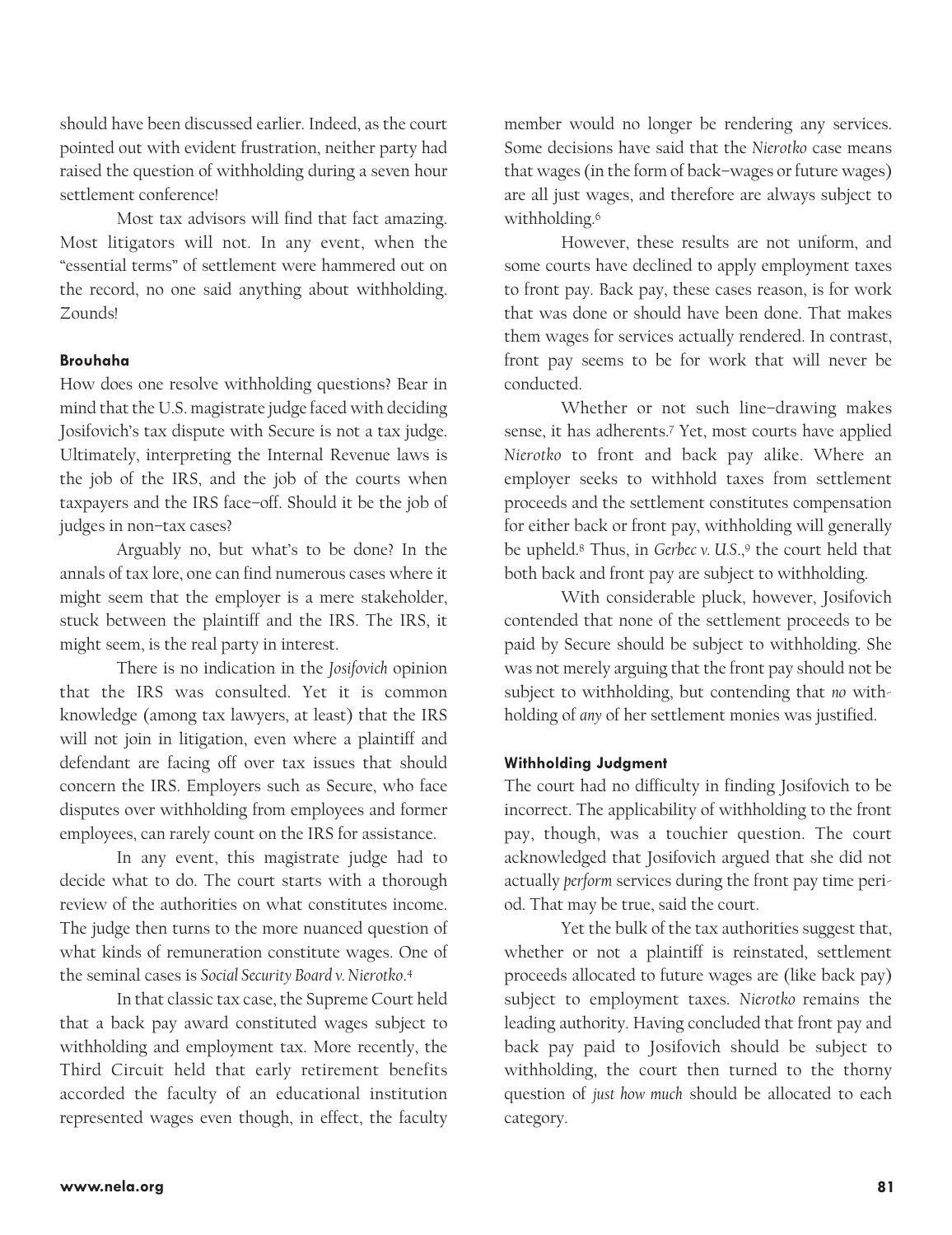The parties continued to disagree as to how the proceeds should be allocated to each claim. Recall that Josifovich made claims for breach of contract, promissory estoppel, equitable estoppel, misrepresentation, breach of the implied covenant of good–faith and fair dealing, and two statutory claims under two pertinent state employment laws. Emotional distress damages, the court pointed out, were being sought by Josifovich only in the one of those counts.

Unfortunately, Josifovich and Secure had merely arrived at a lump sum for all claims, with no allocation of amounts among them. In retrospect, considering how important tax issues in a settlement can be, this term sheet wasn't much of a term sheet. Clearly, divvying up the money and determining tax consequences was not this court's job. Yet there was no one else to do it.

To try to resolve this dispute over the missing term and thus to enforce the settlement the parties had made, the court had to wade in up to its neck. The court cites some of the predictable authorities that attempt to allocate settlement proceeds.10 Sensibly, the court reviewed the plaintiff's economic expert report, among other documents.

Nevertheless, the court said that before it could make a determination of the appropriate amount in each category, the court would conduct another hearing. In it, each counsel would be asked to present arguments limited to which actual amounts should be allocated to each element of damages.

# **Grossing-Up**

The court next had to turn to the "tax on tax" issue, also known as a tax gross–up. Josifovich had argued that if the court did determine that any portion of her settlement was subject to withholding, she was entitled to an equitable gross–up of her award. Josifovich relied on the Third Circuit decision in *Eshelman v. Agere Systems, Inc.*<sup>11</sup>

*Eshelman* is an important case, and one I've covered previously.12 In fact, *Eshelman* may represent a watershed, signaling a new era in the availability of damage gross–ups. Nevertheless, it plainly does not mean one will always prevail in regulating a tax gross–up.

Besides, as the *Josifovich* court recognized, *Eshelman* was about the negative tax consequences of a lump sum. Eshelman was receiving pay in one year that should have been payable over multiple years. The court was persuaded that Eshelman needed extra damages to make up for the bad tax hit she would take on a lump sum, as compared with the lower taxes she would have paid on each annual salary amount.

One could easily decide that Eshelman deserved a tax gross–up, and that Josifovich did not. In addition, Eshelman was not about withholding. The court, was therefore not persuaded by Josifovich's position, denying her request for a tax gross–up.

In the last analysis, the court said that it would require Secure to withhold applicable employment taxes from the portion of Josifovich's settlement allocated to back pay and front pay. Those wage amounts would be reported on a Form W–2. Any settlement proceeds allocated to emotional distress claims, attorney fees and costs, conversely, would not be subject to withholding, reported instead on a Form 1099.

All of that makes sense. However, how does one implement this and do the necessary line drawing? The court said it would hear (further) oral arguments limited to the proper allocation of the lump sum settlement.

## **Ruminations**

I've long thought the IRS should focus more attention on the wage versus non–wage dichotomy. This is not necessarily because I believe everything in the employment context should be wages. Many payments to settle litigation involving employees are not wages, at least not exclusively.

Yet I have discerned a disturbing tendency for too many people to play fast and loose with this divide. I have no problem with principled allocations, and in fact recommend them. Fast and loose is another matter.

Recently, the IRS has said it is looking much more in depth at such issues. In July of 2009, the IRS